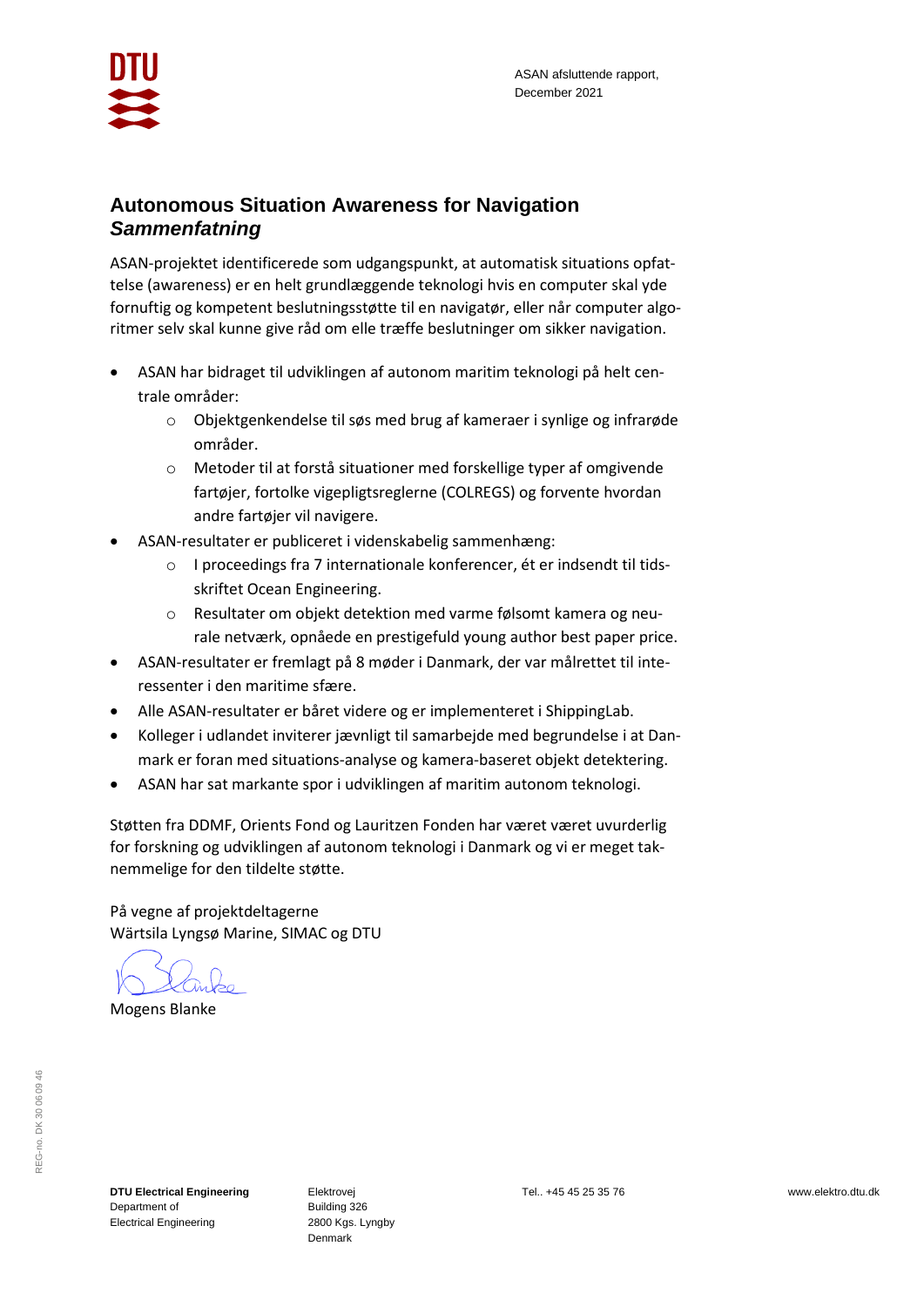

# **Final Report for ASAN Autonomous Situation Awareness for Navigation**

# **Project abstract**

The ASAN research project addresses a key function in future autonomy solutions, the situation awareness. We conduct research in the area, develop prototypes in collaboration with expert navigators, develop validation scenarios for decision support and test quality attributes from real data collected at ferries in Danish waters.

Navigators use a combination of perception, understanding and anticipation, based on careful outlook. Lack of situation awareness has been a root-cause of several collisions and groundings. The project will develop reliable computer algorithms that can perform all elements of situation awareness. The aim is to reduce risks at sea and be a basis for autonomous navigation. Algorithms will process images from electro-optical sensors, radar and other sensors. They will interpret surroundings and predict behaviours of other traffic. Algorithms will estimate imminent risks and provide decision support for safe manoeuvring.

The project will meet its ambitious goal through collaboration between expert navigators and experienced researchers in marine automation, sensor fusion and intelligent learning. Industry and navigation school participation will help disseminate results, and workshops will target the wider maritime community.

## **Project outreach**

Presentations for stakeholders at

- o Fyn's Maritime Forum (Sep 2018),
- o DTU High Tech Summit (Nov 2018)
- o ISO WG10 meeting in Copenhagen (Sep 2018),
- o SIMAC DFDS meetings regarding decision support, Spring 2019 (meeting series was abrupted by COVID19 lockdown and DFDS restrictions on vessels visits),
- o IDA Maritime, Mar 2019,
- o DTU CCAS Inauguration Oct 2020
- o Digital Technology Summit, Nov 2021, Copenhagen
- o Maritime Research Alliance, Dec, 2021.

Public outreach was not possible during the periods of COVID lockdown.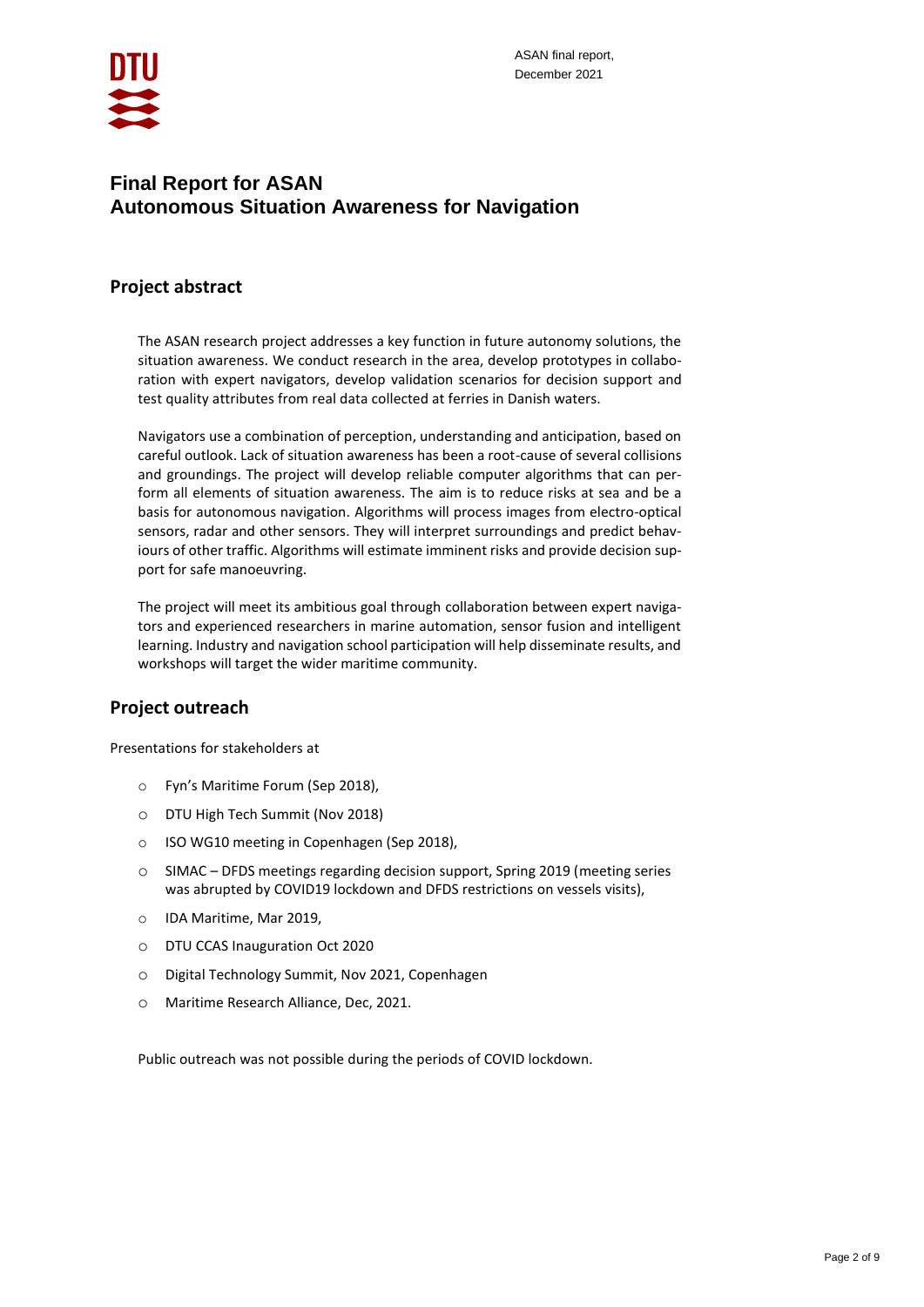

### **Scientific Publications by ASAN and jointly by ASAN and ShippingLab:**

- 1. Dimitrios Papageorgiou, Mogens Blanke, Marie Lützen, Mette Bennedsen, John Mogensen, Søren Hansen: Parallel Automaton Representation of Marine Crafts' COLREGS Based Manoeuvering Behaviours. CAMS 2019, Daejeon, Korea. [IFAC-](https://www.sciencedirect.com/science/journal/24058963)[PapersOnLine.](https://www.sciencedirect.com/science/journal/24058963) [Volume 52, Issue 21,](https://www.sciencedirect.com/science/journal/24058963/52/21) 2019, pp 103-110, doi: 10.1016/j.ifacol.2019.12.291. Presents a discrete event methodology (automata theory) to interpret COLREGS given observation of objects in own ship's surroundings. [https://www.sciencedirect.com/science/article/pii/S2405896319321767?via](https://www.sciencedirect.com/science/article/pii/S2405896319321767?via%3Dihub) [%3Dihub](https://www.sciencedirect.com/science/article/pii/S2405896319321767?via%3Dihub)
- 2. Frederik E. T. Schöller, Martin K. Plenge-Feidenhans'l, Jonathan D. Stets, Mogens Blanke: Assessing Deep-learning Methods for Object Detection at Sea from LWIR Images. CAMS 2019, Daejeon, Korea. *Received CAMS'2019 Young Author Best Paper Award.* [IFAC-PapersOnLine.](https://www.sciencedirect.com/science/journal/24058963) [Volume 52, Issue 21,](https://www.sciencedirect.com/science/journal/24058963/52/21) 2019, Pages 64-71, doi: [10.1016/j.ifacol.2019.12.284.](https://doi.org/10.1016/j.ifacol.2019.12.284) Novel results on detectability of other vessels at sea using heat sensitive cameras and neural net-based detection algorithms.

[https://www.sciencedirect.com/science/article/pii/S240589631932169X?via](https://www.sciencedirect.com/science/article/pii/S240589631932169X?via%3Dihub) [%3Dihub](https://www.sciencedirect.com/science/article/pii/S240589631932169X?via%3Dihub)

- 3. J.D. Stets, F. E. T. Schöller, M. K. Plenge-Feidenhans'l, R. H. Andersen, S. Hansen and M. Blanke: Comparing spectral bands for object detection at sea using Convolutional Neural Networks. ICMASS'2019, Trondheim, Norway. Journal of Physics: Conf. Series 1357 (2019) 012036. doi:10.1088/1742-6596/1357/1/012036. New results on utilization of different spectral bands for object detection at sea. [https://backend.orbit.dtu.dk/ws/portalfiles/portal/198806900/Stets\\_2019\\_J.](https://backend.orbit.dtu.dk/ws/portalfiles/portal/198806900/Stets_2019_J._Phys._Conf._Ser._1357_012036.pdf) [\\_Phys.\\_Conf.\\_Ser.\\_1357\\_012036.pdf](https://backend.orbit.dtu.dk/ws/portalfiles/portal/198806900/Stets_2019_J._Phys._Conf._Ser._1357_012036.pdf)
- 4. F. E. T. Schöller, M. Blanke, M.K. Plenge-Feidenhans'l, L. Nalpantidis: Vision-based Object Tracking in Marine Environments using Features from Neural Network Detections. IFAC'2020 World Congress, Berlin. IFAC-PapersOnline vol 53(2), 2020. 14517–14523, Doi: 10.1016/j.ifacol.2020.12.1455 Paper demonstrates camera-based tracking of objects. Enhances detection probability and object classification by ability to track using only vision based information. [https://orbit.dtu.dk/en/publications/vision-based-object-tracking-in-marine](https://orbit.dtu.dk/en/publications/vision-based-object-tracking-in-marine-environments-using-feature)[environments-using-feature](https://orbit.dtu.dk/en/publications/vision-based-object-tracking-in-marine-environments-using-feature)
- 5. P. N. Hansen, D. Papageorgiou, M. Blanke, R. Galeazzi, M. Lützen, J. Mogensen, M. Bennedsen, D. Hansen: COLREGS-based Situation Awareness for Marine Vessels - a Discrete Event Supervision Approach. IFAC'2020 World Congress. Showed how COLREGs rules for navigation are assessed as part of situation awareness analysis, and in particular how on. vessels interpret the situation. The latter is a novel contribution to the situation awareness literature. [https://orbit.dtu.dk/en/publications/colregs-based-situation-awareness-for](https://orbit.dtu.dk/en/publications/colregs-based-situation-awareness-for-marine-vessels-a-discrete-e)[marine-vessels-a-discrete-e](https://orbit.dtu.dk/en/publications/colregs-based-situation-awareness-for-marine-vessels-a-discrete-e)
- 6. Frederik E. T. Schöller, Martin K. Plenge-Feidenhans'l, Jonathan D. Stets, Mogens Blanke: Object Detection at Sea Using Ensemble Methods Across Spectral Ranges. CAMS 2021. Science Direct, IFACpapers OnLine. [Volume 54, Issue 16,](https://www.sciencedirect.com/science/journal/24058963/54/16) 2021, Pages 1-6,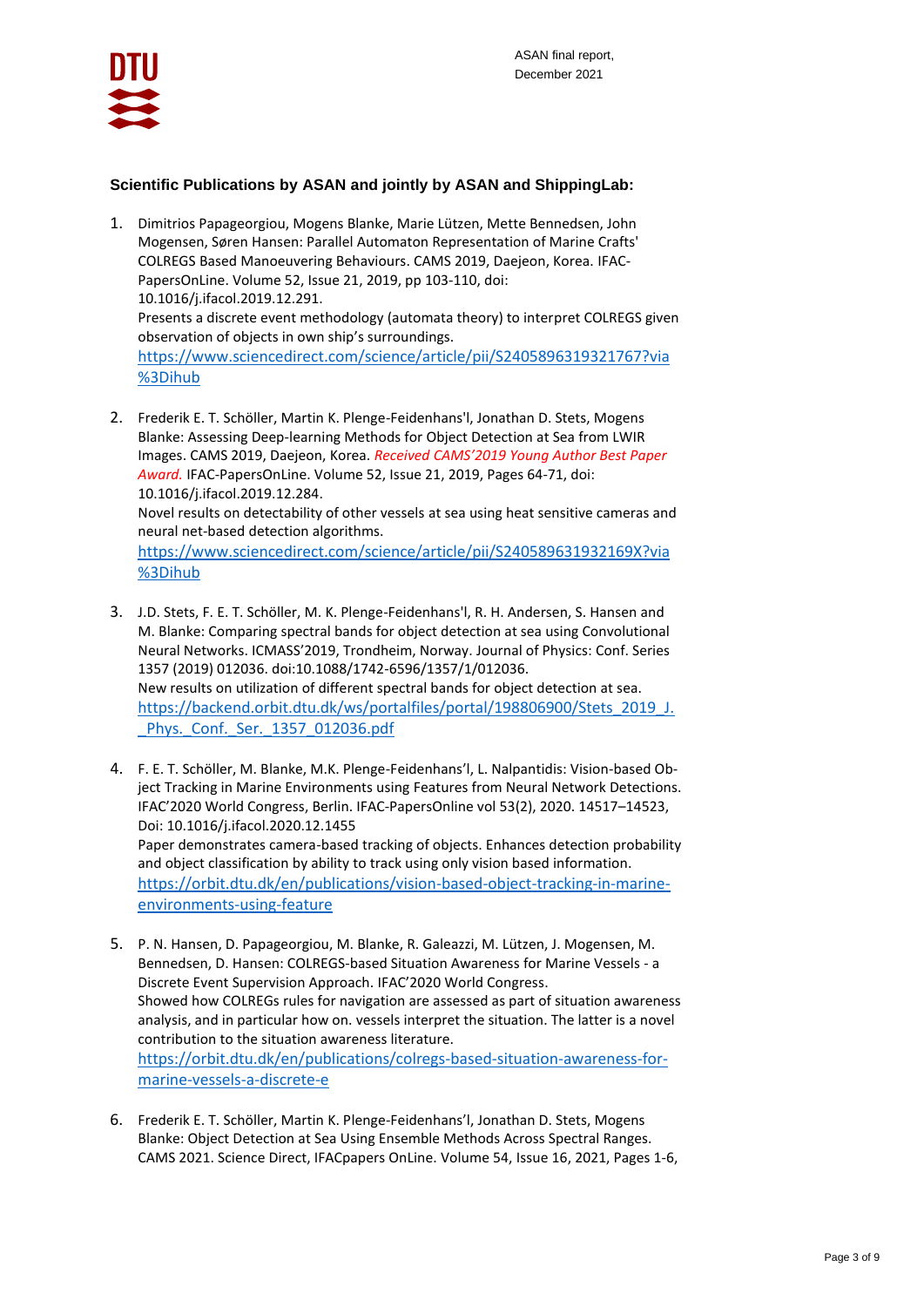

#### doi[: 10.1016/j.ifacol.2021.10.065](https://doi.org/10.1016/j.ifacol.2021.10.065)

Showed object detection enhancements obtainable by simultaneous use of cameras in different spectral ranges: visible, near infrared and long wave infrared (heat sensitive). Results make definite conclusions in terms of pixel area needed in an image to make object detections with a specified detection probability. [https://backend.orbit.dtu.dk/ws/portalfiles/por](https://backend.orbit.dtu.dk/ws/portalfiles/portal/261942430/1_s2.0_S2405896321014671_main.pdf)[tal/261942430/1\\_s2.0\\_S2405896321014671\\_main.pdf](https://backend.orbit.dtu.dk/ws/portalfiles/portal/261942430/1_s2.0_S2405896321014671_main.pdf)

- 7. Kjeld Dittmann, Peter Nicholas Hansen, Dimitrios Papageorgiou, Signe Jensen, Marie Lützen, Mogens Blanke: Autonomous Surface Vessel with Remote Human on the Loop: System Design for STCW Compliance. CAMS'2021. Science Direct, IFACpapers OnLine, 54(16) (2021) pp 224–231 Doi: [10.1016/j.ifacol.2021.10.097](https://doi.org/10.1016/j.ifacol.2021.10.097) This paper designed an autonomous system, based on the rules of navigators on watch (IMO STCW regulations). The result is an architecture that maps all STCW responsibilities onto the modules of an automation system for autonomy. [https://www.sciencedirect.com/science/arti](https://www.sciencedirect.com/science/article/pii/S2405896321014993?via%3Dihub)[cle/pii/S2405896321014993?via%3Dihub](https://www.sciencedirect.com/science/article/pii/S2405896321014993?via%3Dihub)
- 8. Dimitrios Papageorgiou, Peter Nicholas Hansen, Kjeld Dittmann, Mogens Blanke: Anticipation of Ship Behaviours in Multi-vessel Scenarios. Submitted to Ocean Engineering, special issue on Autonomous Surface Vessels.

This journal manuscript has two major and novel contributions to autonomous situation awareness. One is the evaluation and projection of a situation based on the interactions of all the vessels in the area of interest. The other is the introduction of a symmetric assessment principle that significantly reduces the complexity of the task.

#### **Links to outreach - videos at conferences during COVID19 lockdown:**

Frederik Schöller et al: <https://www.youtube.com/watch?v=5oDa9Y1qrHs>

Peter Nicholas Hansen et al: <https://youtu.be/diObP5uisM8>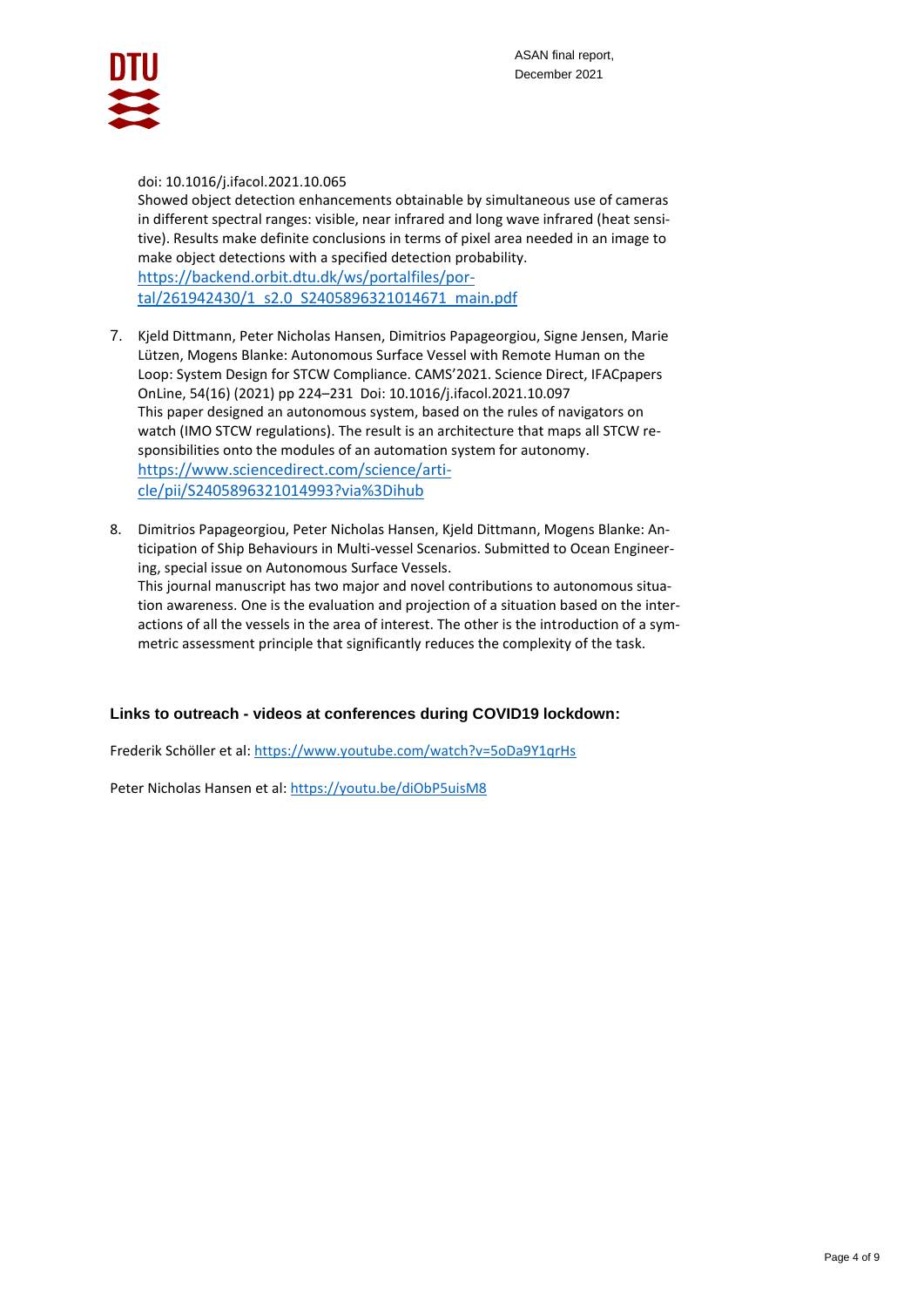

### **ASAN research team**

The ASAN research had three partners:

- o SIMAC (Svendborg Maritime Academy) , Svendborg
- o Wärtsila Lyngsø Marine, Hørsholm
- o DTU (Lyngby Campus) with DTU Elektro (Automation and Control Group) and DTU Compute

Professor Mogens Blanke from DTU Elektro was Principal Investigator.

Participants from the partners were:

## o *DTU Electrical Engineering:*

- *Mogens Blanke, Professor (Principal Investigator)*
- *Søren Hansen, Associate Professor*
- *Dimitrios Papageorgiou, Dost Doc, until October 2020.*
- *Peter I. H. Karstensen, Research Assistant, from Sep 2020.*
- *MSc students were employed to help with software implementation and with annotation for use in machine learning.*

## o *DTU-Compute:*

- *Jonathan Dyssel Stets, PhD From DTU Compute, ASAN Post-Doc 50% until June 2020.*
- o *SIMAC:* 
	- *Marie Lützen (until Jan 2020), Mette Bennedsen, John Mogensen, Jesper Hansen, Michal Magaard Hansen and Dorte Olbæk Hansen, Associate / Assistant Professors at SIMAC.*
- o *Wärtsila Lyngsø Marine:* 
	- *Kjeld Dittmann, CEO.*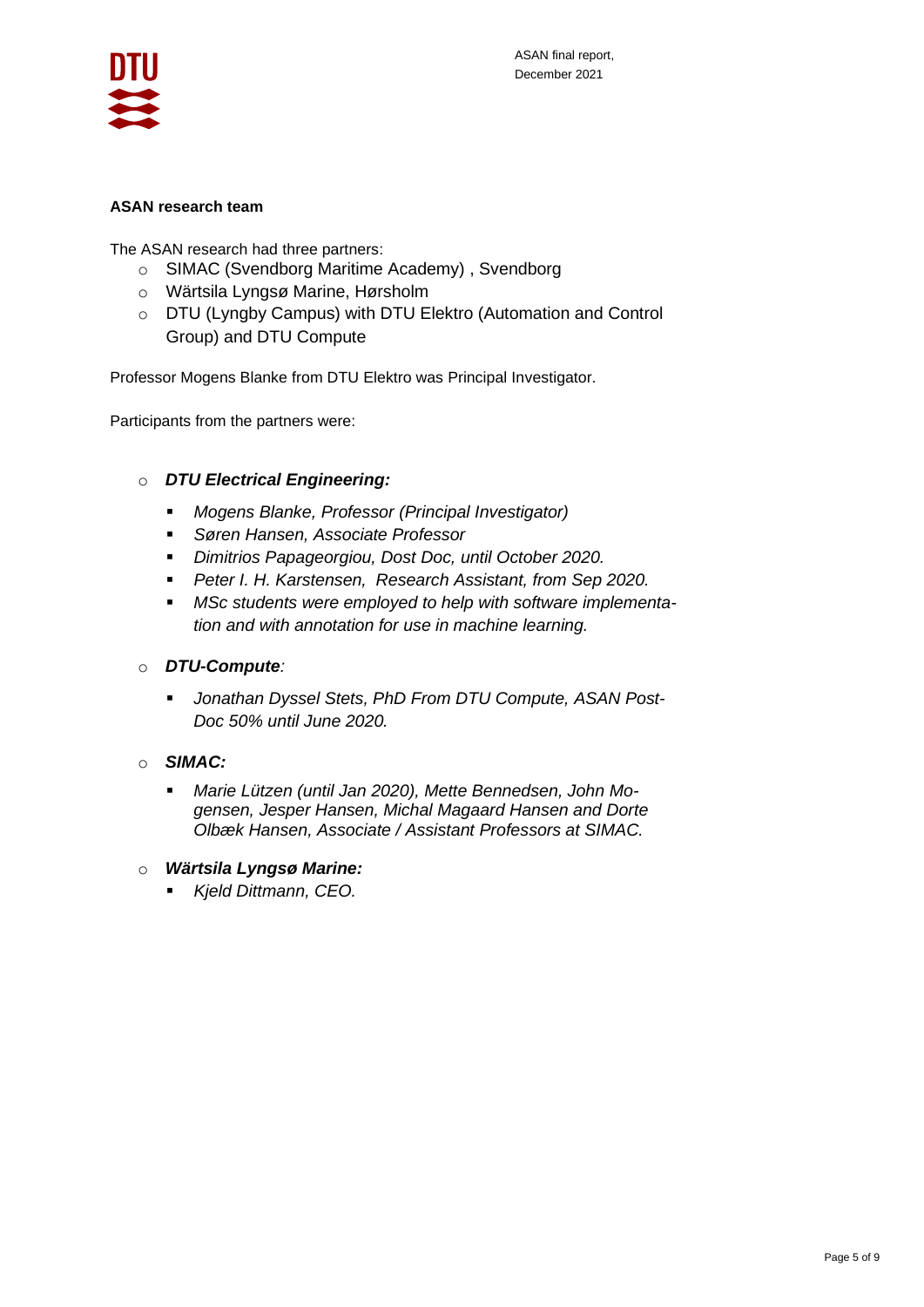

# **Detailed status versus plan**

The ASAN research had six work packages.

- o Sensors and Hardware
- o Perception
- o Understanding
- o Anticipationion
- o Implementation, test and simulation
- o Project management and dissemination

The original planned activities are shown below, in column 1. Column 2 briefly highlights status and the main results obtained.

| WP 1: Sensors and Hardware                                                                                                                                                                                                                   | <b>Status</b>                                                                                                                                                                    |
|----------------------------------------------------------------------------------------------------------------------------------------------------------------------------------------------------------------------------------------------|----------------------------------------------------------------------------------------------------------------------------------------------------------------------------------|
| Hardware selection, verification and installation of sensors neces-                                                                                                                                                                          | Platform established following workshops                                                                                                                                         |
| sary for the project.                                                                                                                                                                                                                        | with WLM                                                                                                                                                                         |
| • T1.1: Select and purchase relevant sensors and hardware<br>• T1.2: Installation and configuration of sensor interfaces and<br>storage for data collection<br>• T1.3: Conduct measurement campaigns for verification and<br>data collection | • Platform has cameras for visual range,<br>near infrared and thermal, radar, com-<br>pass, gps, AIS,<br>Done<br>6 measurement campaigns in Svend-<br>borgsund and at Limfjorden |
| D1.1: Workshop on selections of relevant sensors                                                                                                                                                                                             | Done                                                                                                                                                                             |
| D1.2: Workshop with industry about performance of sensors                                                                                                                                                                                    | Done                                                                                                                                                                             |

| WP 2: Perception                                                                                                                                                                                        | <b>Status</b>                                                                                                                                                                                                 |
|---------------------------------------------------------------------------------------------------------------------------------------------------------------------------------------------------------|---------------------------------------------------------------------------------------------------------------------------------------------------------------------------------------------------------------|
| Investigate methods for object extraction from the sensors (in<br>work package 1). Objects tracking will also be investigated.                                                                          | Implemented and reported                                                                                                                                                                                      |
| T2.1: Analysis and evaluation of existing methods<br>T2.2: Fusion of data from different sensors<br>T2.3: Robust extraction of objects<br>T2.4: Tracking of objects over time (input to work package 4) | • Segmentation replaced by finding<br>bounding boxes for objects. Simpler and<br>faster.<br>Camera fusion investigated and imple-<br>mented<br>Robust extraction demonstrated on ac-<br>quired data           |
| D2.1: Article about sensor fusion of maritime data<br>D2.2: Article about tracking of ships for situational aware-<br>ness                                                                              | Invited article submitted to International<br>Journal of Control, Automation and Sys-<br>tems<br>Tracking Algorithm documented in pa-<br>per (4), Video published at IDA meeting,<br>on YouTube and LinkedIn. |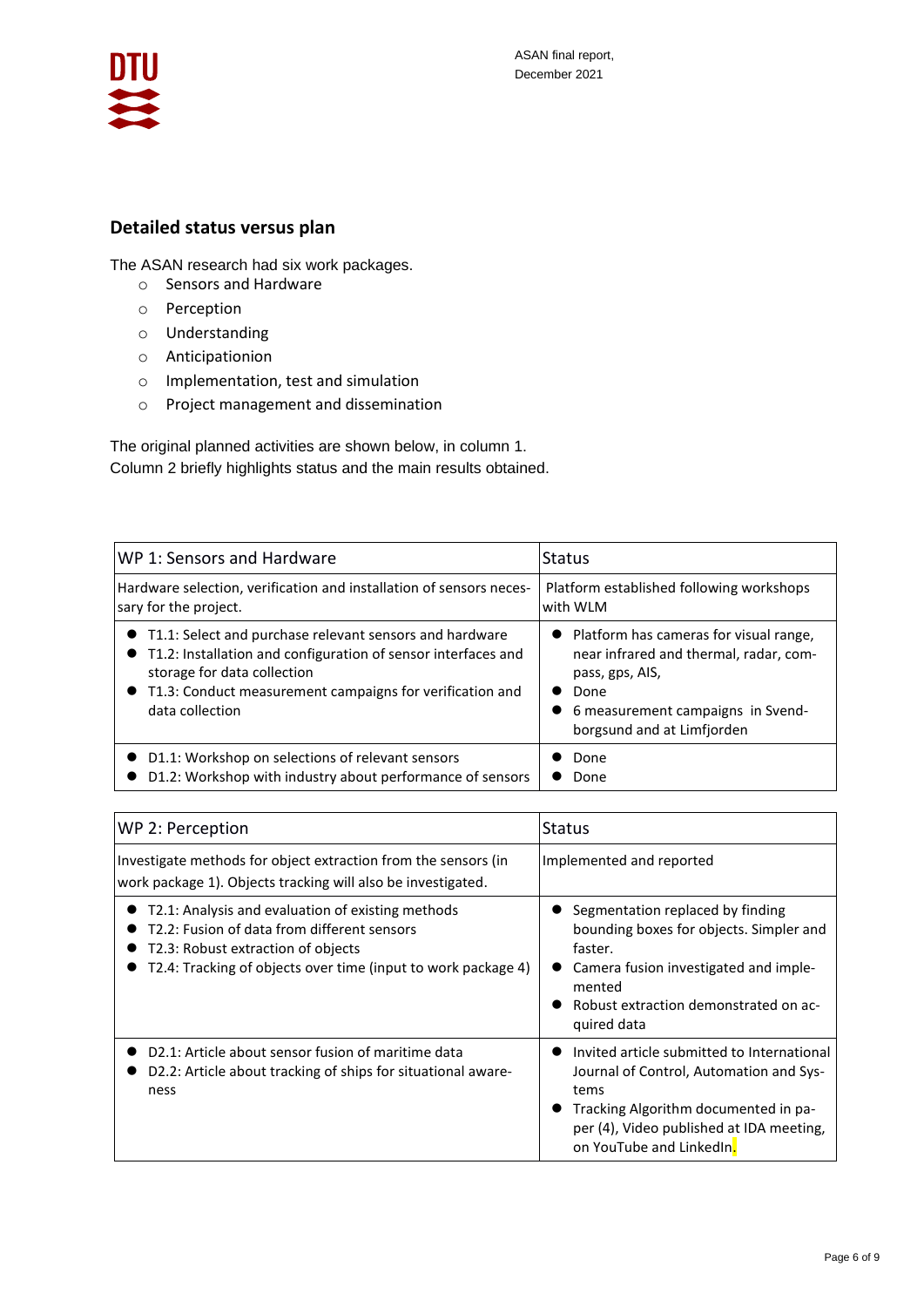

| WP 3: Understanding                                                                                                                                                                                                                                  |                                                                                                                                                                                                      |
|------------------------------------------------------------------------------------------------------------------------------------------------------------------------------------------------------------------------------------------------------|------------------------------------------------------------------------------------------------------------------------------------------------------------------------------------------------------|
| Recognize objects in classes relevant for navigation. Associate se-<br>mantic properties with objects to understand their context, im-<br>portance and manoeuvering possibilities.<br>Understand environment influence on own vessel's capabilities. | Object detection investigated versus pixel<br>area in images.                                                                                                                                        |
| T3.1: Analysis of existing methods for object classification<br>T3.2: Establish object division and semantic classification<br>T3.3: Implementation and test of algorithms                                                                           | Three deep learning methods imple-<br>mented and compared<br>Bounding box method used<br>Implemented and successfully tested on<br>recorded data                                                     |
| D3.1: Article-categorization and semantic mapping for navi-<br>gation<br>D3.2: Article-classification of objects for navigation at sea                                                                                                               | D.3.1 replaced by CAMS'2019 paper on<br>object detection in long-wave infrared<br>spectrum published. Published by IFAC<br>PapersOnline.<br>D.3.2 published by Journal of Physics (IC-<br>MASS'2019) |

| WP 4: Anticipation                                                                                                                                                                                                                                                                              |                                                                                                                                                                                                                                                                                                                                                                                                                                                                                                                                                                                                          |
|-------------------------------------------------------------------------------------------------------------------------------------------------------------------------------------------------------------------------------------------------------------------------------------------------|----------------------------------------------------------------------------------------------------------------------------------------------------------------------------------------------------------------------------------------------------------------------------------------------------------------------------------------------------------------------------------------------------------------------------------------------------------------------------------------------------------------------------------------------------------------------------------------------------------|
| Investigates estimation and prediction of behavior of individual<br>objects in the vicinity. Compares with observation over time and<br>characterize objects that deviate from expected behavior (e.g. vi-<br>olated COLREG rules). Develop autonomous decision support for<br>safe navigation. | Anticipated intentions of marine craft depend<br>on the COLREGS rules that apply to a given<br>situation.                                                                                                                                                                                                                                                                                                                                                                                                                                                                                                |
| T4.1: Estimation of intentions based on tracking from work<br>package 2 and classification from work package 3.<br>T4.2: Development and analysis of prediction on relevant<br>test scenarios<br>T4.3: Filtering of information for decision support                                            | T4.1 Workshops have defined the<br>COLREGS rules for own ship. Imple-<br>mented as fast prototype (not real time)<br>T4.1 Analysis and design of decision sup-<br>port functions. Workshops at SIMAC &<br>DTU, Workshops with DFDS.<br>T4.2 Algorithms were developed for<br>COLREGS compliant understanding and<br>anticipation.<br>T4.2 Data was logged from the SIMAC<br>Training Simulator from scenarios that<br>are used for educating Master Mariners.<br>T4.3 A risk evaluation module has been<br>specified. It is to be implemented and<br>validated against the SIMAC simulated<br>scenarios. |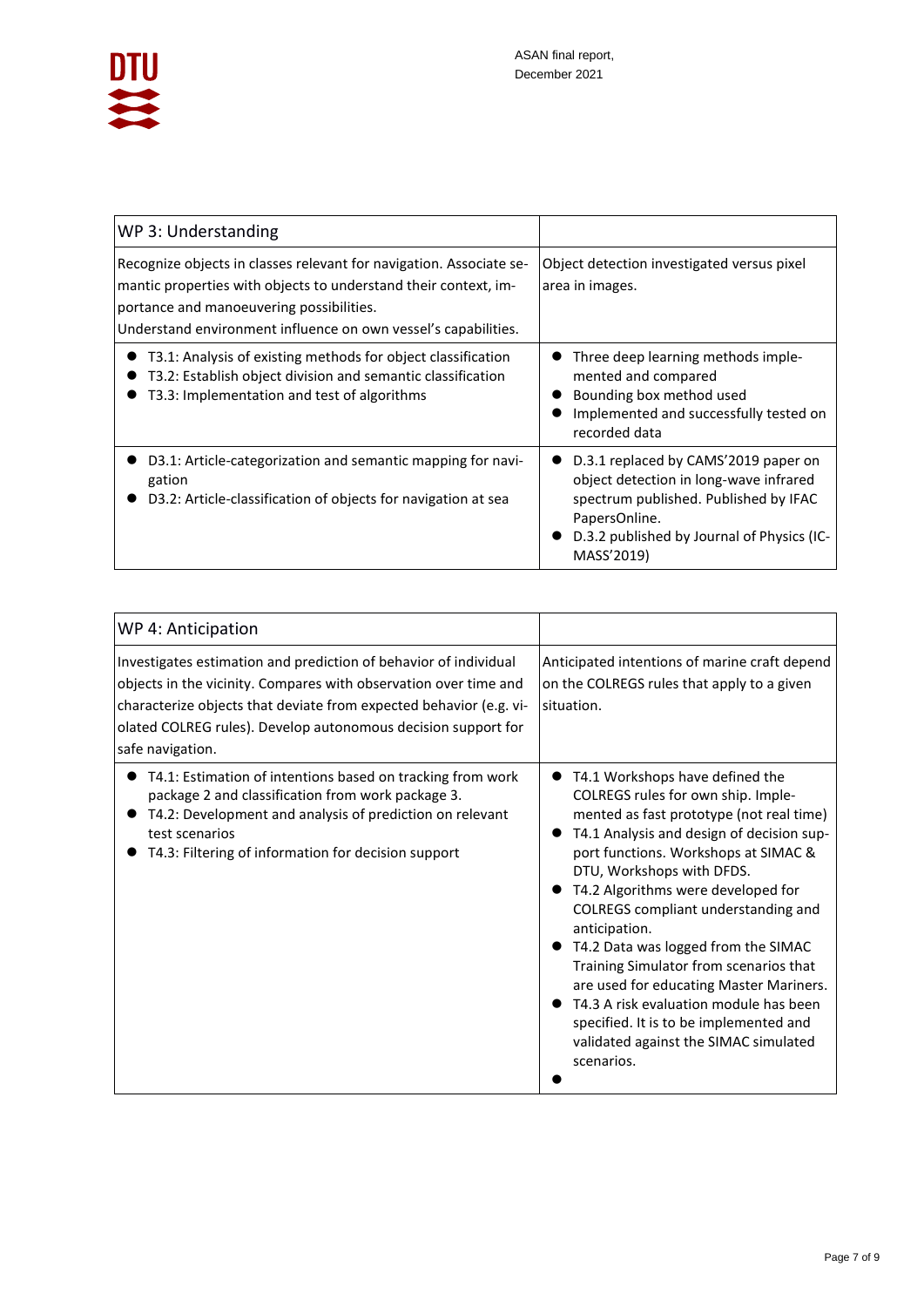

| ● D4.1: Journal article about intelligent prediction of intentions<br>● D4.2: Journal article about presentation and usage of infor-<br>mation for decision support | • D.4.1 Interpretation of own ship<br>COLREGS situation and necessary navi-<br>gation published at IFAC World Congress<br>$2020$ - publication $(6)$ .<br>D4.2 Dissemination in form of IDA Mari-<br>time (October 2020) and the joint article<br>() by DTU and SIMAC |
|---------------------------------------------------------------------------------------------------------------------------------------------------------------------|-----------------------------------------------------------------------------------------------------------------------------------------------------------------------------------------------------------------------------------------------------------------------|
|---------------------------------------------------------------------------------------------------------------------------------------------------------------------|-----------------------------------------------------------------------------------------------------------------------------------------------------------------------------------------------------------------------------------------------------------------------|

| WP 5: Implementation, test and simulation                                                                                                                                                  |                                                                                                                                                                                                                                                                                                                                                                                                                                                                                                                                                                                                                                                                                                                                                                                          |
|--------------------------------------------------------------------------------------------------------------------------------------------------------------------------------------------|------------------------------------------------------------------------------------------------------------------------------------------------------------------------------------------------------------------------------------------------------------------------------------------------------------------------------------------------------------------------------------------------------------------------------------------------------------------------------------------------------------------------------------------------------------------------------------------------------------------------------------------------------------------------------------------------------------------------------------------------------------------------------------------|
| Conducts implementation of algorithms for verification, simula-<br>tion and testing on real-life data. Design of challenging test sce-<br>narios for system verification.                  |                                                                                                                                                                                                                                                                                                                                                                                                                                                                                                                                                                                                                                                                                                                                                                                          |
| • T5.1: Analysis and choice of relevant test-scenarios for the<br>other work packages.<br>T5.2: Conduct test on marine simulator<br>T5.3: Recording of real-life data, test and validation | • Workshops with SIMAC:<br>■ 3 on COLREG representation in a com-<br>puter algorithm<br>■ 1 on ARPA radar aided navigation<br>• T5.2 Data logging was made from the<br>SIMAC Training Simulator, where SIMAC<br>Navigation Lecturers had prepared a<br>number of navigation scenarios that are<br>used for educating Master Mariners.<br>• T5.3 Real-time object detection and ra-<br>dar processing was tested at sea in June<br>2020 (Delayed by COVID19 Lockdown).<br>T5.3 Validation of awareness algorithms<br>against SIMAC Training Simulator is to<br>be performed (in preparation)<br>T5.3 Recording of real-life data from<br>June had to be repeated because of<br>equipment break down (LWIR camera<br>and IMU unit). LWIR replacement deliv-<br>ery had an 8 weeks latency. |
| D5.1: Article about systematic validation of situation aware-<br>ness algorithms<br>D5.2: Article to report novel findings on robustness of situa-<br>tion awareness algorithms            | D5.1 The paper (7) considered the sys-<br>tematic design of autonomy, based on<br>situation awareness and the IMO re-<br>quirements to watch-keeping.<br>D5.1 Systematic validation of situation<br>$\bullet$<br>awareness requires full information<br>from camera based perception and full<br>information (sweep) from ship's radar.<br>The camera-based perception was not<br>possible to obtain from the SIMAC simu-<br>lator during ASAN. Images projected on<br>the simulator screen are artistic sketches<br>of ships, structures and coastlines. These<br>are quite different from objects encoun-<br>tered and photographed at sea by on-                                                                                                                                      |